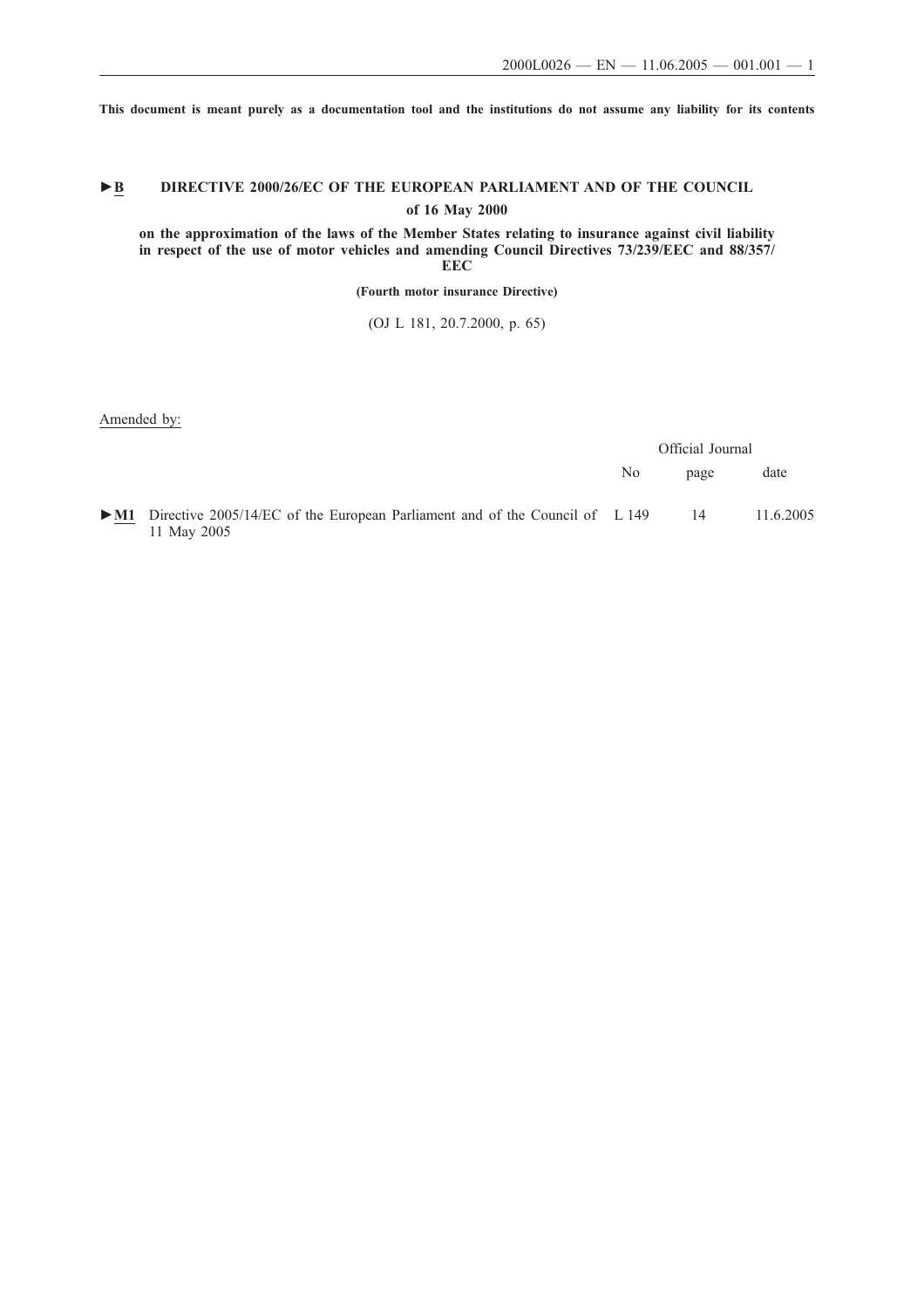### **DIRECTIVE 2000/26/EC OF THE EUROPEAN PARLIAMENT AND OF THE COUNCIL**

#### **of 16 May 2000**

**on the approximation of the laws of the Member States relating to insurance against civil liability in respect of the use of motor vehicles and amending Council Directives 73/239/EEC and 88/357/ EEC**

**(Fourth motor insurance Directive)**

THE EUROPEAN PARLIAMENT AND THE COUNCIL OF THE EUROPEAN UNION,

Having regard to the Treaty establishing the European Community, and in particular Articles 47(2) and 95 thereof,

Having regard to the proposal from the Commission (1),

Having regard to the opinion of the Economic and Social Committee (2),

Acting in accordance with the procedure laid down in Article 251 of the Treaty  $(3)$ , in the light of the joint text approved by the Conciliation Committee on 7 April 2000,

Whereas:

- (1) At present, differences exist between provisions laid down by law, regulation or administrative action in the Member States relating to insurance against civil liability in respect of the use of motor vehicles and those differences constitute an obstacle to the free movement of persons and of insurance services.
- (2) It is therefore necessary to approximate those provisions in order to promote the sound functioning of the single market.
- (3) By Directive 72/166/EEC (4), the Council adopted provisions on the approximation of the laws of the Member States relating to insurance against civil liability in respect of the use of motor vehicles, and to the enforcement of the obligation to insure against such liability.
- (4) By Directive 88/357/EEC (5), the Council adopted provisions on the coordination of laws, regulations and administrative provisions relating to direct insurance other than life assurance and laying down provisions to facilitate the effective exercise of freedom to provide services.
- (5) The green card bureau system ensures the ready settlement of claims in the injured party's own country even where the other party comes from a different European country.
- (6) The green card bureau system does not solve all problems of an injured party having to claim in another country against a party resident there and an insurance undertaking authorised there (foreign legal system, foreign language, unfamiliar settlement procedures and often unreasonably delayed settlement).
- (7) By its Resolution of 26 October 1995 on the settlement of claims arising from traffic accidents occurring outside the

<sup>(</sup> 1 ) OJ C 343, 13.11.1997, p. 11 and OJ C 171, 18.6.1999, p. 4.

<sup>(</sup> 2 ) OJ C 157, 25.5.1998, p. 6.

<sup>(</sup> 3 ) Opinion of the European Parliament of 16 July 1998 (OJ C 292, 21.9.1998, p. 123), confirmed on 27 October 1999, Council Common Position of 21 May 1999 (OJ C 232, 13.8.1999, p. 8) and Decision of the European Parliament of 15 December 1999 (not yet published in the Official Journal). Decision of the Council of 2 May 2000 (not yet published in the Official Journal) and Decision of the European Parliament of 16 May 2000.

<sup>(</sup> 4 ) OJ L 103, 2.5.1972, p. 1. Directive as last amended by Directive 84/5/EEC (OJ L 8, 11.1.1984, p. 17).

<sup>(</sup> 5 ) OJ L 172, 4.7.1988, p. 1. Directive as last amended by Directive 92/49/EEC (OJ L 228, 11.8.1992, p. 1).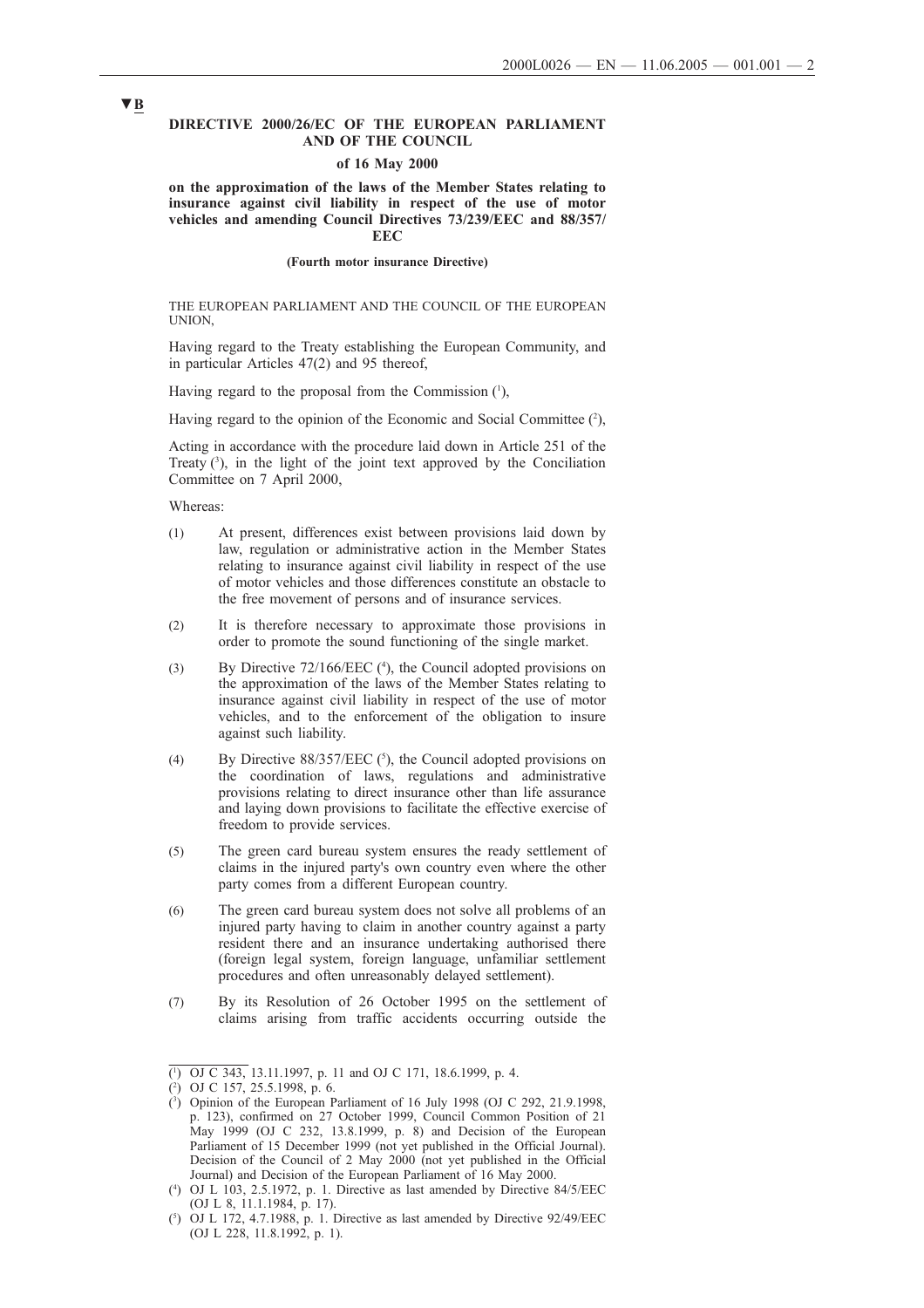claimant's country of origin (1), the European Parliament, acting under the second paragraph of Article 192 of the Treaty, called on the Commission to submit a proposal for a European Parliament and Council Directive to solve these problems.

- (8) It is in fact appropriate to supplement the arrangements established by Directives 72/166/EEC, 84/5/EEC (<sup>2</sup>) and 90/ 232/EEC (3 ) in order to guarantee injured parties suffering loss or injury as a result of a motor vehicle accident comparable treatment irrespective of where in the Community accidents occur; for accidents falling within the scope of this Directive occurring in a State other than that of the injured party's residence, there are gaps with regard to the settlement of injured parties' claims.
- (9) The application of this Directive to accidents occurring in third countries covered by the green card system, affecting injured parties resident in the Community and involving vehicles insured and normally based in a Member State does not imply an extension of the compulsory territorial coverage of motor insurance as provided for in Article 3(2) of Directive 72/166/ EEC.
- (10) This entails giving the injured party a direct right of action against the insurance undertaking of the responsible party.
- (11) One satisfactory solution might be for injured parties suffering loss or injury as a result of a motor vehicle accident falling within the scope of this Directive and occurring in a State other than that of their residence to be entitled to claim in their Member State of residence against a claims representative appointed there by the insurance undertaking of the responsible party.
- (12) This solution would enable damage suffered by injured parties outside their Member State of residence to be dealt with by procedures familiar to them.
- (13) This system of having claims representatives in the injured party's Member State of residence affects neither the substantive law to be applied in each individual case nor the matter of jurisdiction.
- (14) The existence of a direct right of action against the insurance undertaking for the party who has suffered loss or injury is a logical supplement to the appointment of such representatives and moreover improves the legal position of injured parties of motor vehicle accidents occurring outside that party's Member State of residence.
- (15) In order to fill the gaps in question, it should be provided that the Member State where the insurance undertaking is authorised should require the undertaking to appoint claims representatives resident or established in the other Member States to collect all necessary information in relation to claims resulting from such accidents and to take appropriate action to settle the claims on behalf and for the account of the insurance undertaking, including the payment of compensation therefor; claims representatives should have sufficient powers to represent the insurance undertaking in relation to persons suffering damage from such accidents, and also to represent the insurance undertaking before national authorities including, where

<sup>(</sup> 1 ) OJ C 308, 20.11.1995, p. 108.

<sup>(</sup> 2 ) Second Council Directive (84/5/EEC) of 30 December 1983 on the approximation of the laws of the Member States relating to insurance against civil liability in respect of the use of motor vehicles (OJ L 8, 11.1.1984, p. 17). Directive as last amended by Directive 90/232/EEC (OJ L 129, 19.5.1990, p. 33).

<sup>(</sup> 3 ) Third Council Directive (90/232/EEC) of 14 May 1990 on the approximation of the laws of the Member States relating to insurance against civil liability in respect of the use of motor vehicles (OJ L 129, 19.5.1990, p. 33).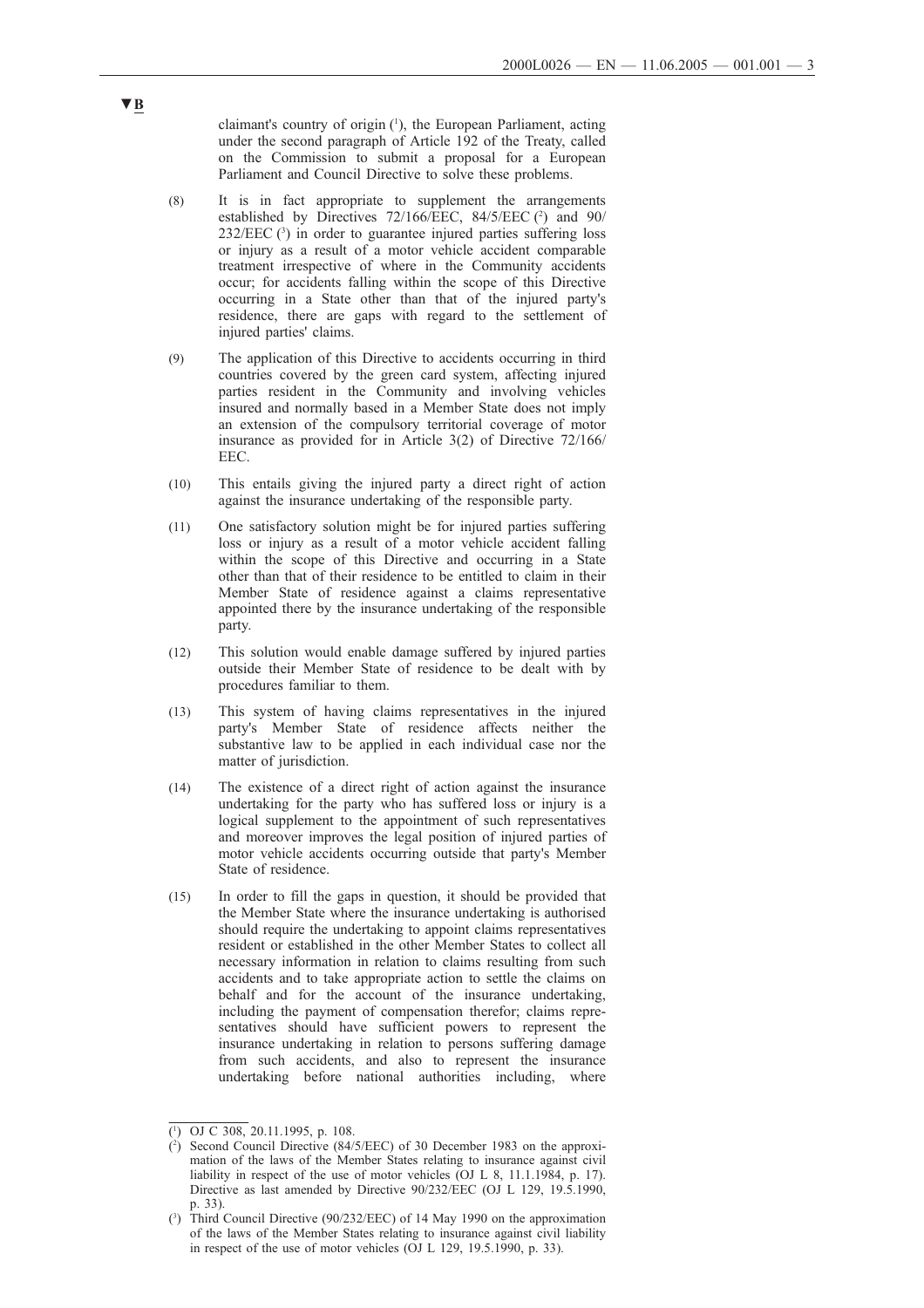necessary, before the courts, in so far as this is compatible with the rules of private international law on the conferral of jurisdiction.

- (16) The activities of the claims representative are not sufficient in order to confer jurisdiction on the courts in the injured party's Member State of residence if the rules of private international law on the conferral of jurisdiction do not so provide.
- (16a) Under Article 11(2) read in conjunction with Article 9(1)(b) of Council Regulation (EC) No 44/2001 of 22 December 2000 on jurisdiction and the recognition and enforcement of judgments in civil and commercial matters (1), injured parties may bring legal proceedings against the civil liability insurance provider in the Member State in which they are domiciled.
- **▼B**

**▼M1**

- (17) The appointment of representatives responsible for settling claims should be one of the conditions for access to and carrying on the activity of insurance listed in class 10 of point A of the Annex to Directive  $73/239/EEC$  (2), except for carriers' liability; that condition should therefore be covered by the single official authorisation issued by the authorities of the Member State where the insurance undertaking establishes its head office, as specified in Title II of Directive 92/49/EEC (3); that condition should also apply to insurance undertakings having their head office outside the Community which have secured an authorisation granting them access to the activity of insurance in a Member State of the Community; Directive 73/ 239/EEC should be amended and supplemented accordingly.
- (18) In addition to ensuring that the insurance undertaking has a representative in the State where the injured party resides, it is appropriate to guarantee the specific right of the injured party to have the claim settled promptly; it is therefore necessary to include in national law appropriate effective and systematic financial or equivalent administrative penalties — such as injunctions combined with administrative fines, reporting to supervisory authorities on a regular basis, on-the-spot checks, publications in the national official journal and in the press, suspension of the activities of the company (prohibition on the conclusion of new contracts for a certain period), designation of a special representative of the supervisory authorities responsible for monitoring that the business is run in line with insurance laws, withdrawal of the authorisation for this business line, sanctions to be imposed on directors and management staff — in the event that the insurance undertaking or its representative fails to fulfil its obligation to make an offer of compensation within a reasonable time-limit; this should not prejudice the application of any other measure — especially under supervisory law — which may be considered appropriate; however, it is a condition that liability and the damage and injury sustained should not be in dispute, so that the insurance undertaking is able to make a reasoned offer within the prescribed time-limit; the reasoned offer of compensation should be in writing and contain the grounds on the basis of which liability and damages have been assessed.

<sup>(</sup> 1 ) OJ L 12, 16.1.2001, p. 1. Regulation as last amended by Regulation (EC) No 2245/2004 (J L 381, 28.12.2004, p.10).

<sup>(</sup> 2 ) First Council Directive (73/239/EEC) of 24 July 1973 on the coordination of laws, regulations and administrative provisions relating to the taking-up and pursuit of the business of direct insurance other than life assurance (OJ L 228, 16.8.1973, p. 3). Directive as last amended by Directive 95/26/EC (OJ L 168, 18.7.1995, p. 7).

<sup>(</sup> 3 ) Council Directive (92/49/EEC) of 18 June 1992 on the coordination of laws, regulations and administrative provisions relating to direct insurance other than life assurance and amending Directives 73/239/EEC and 88/357/EEC (third non-life insurance Directive) (OJ L 228, 11.8.1992, p. 1). Directive as amended by Directive 95/26/EC (OJ L 168, 18.7.1995, p. 7).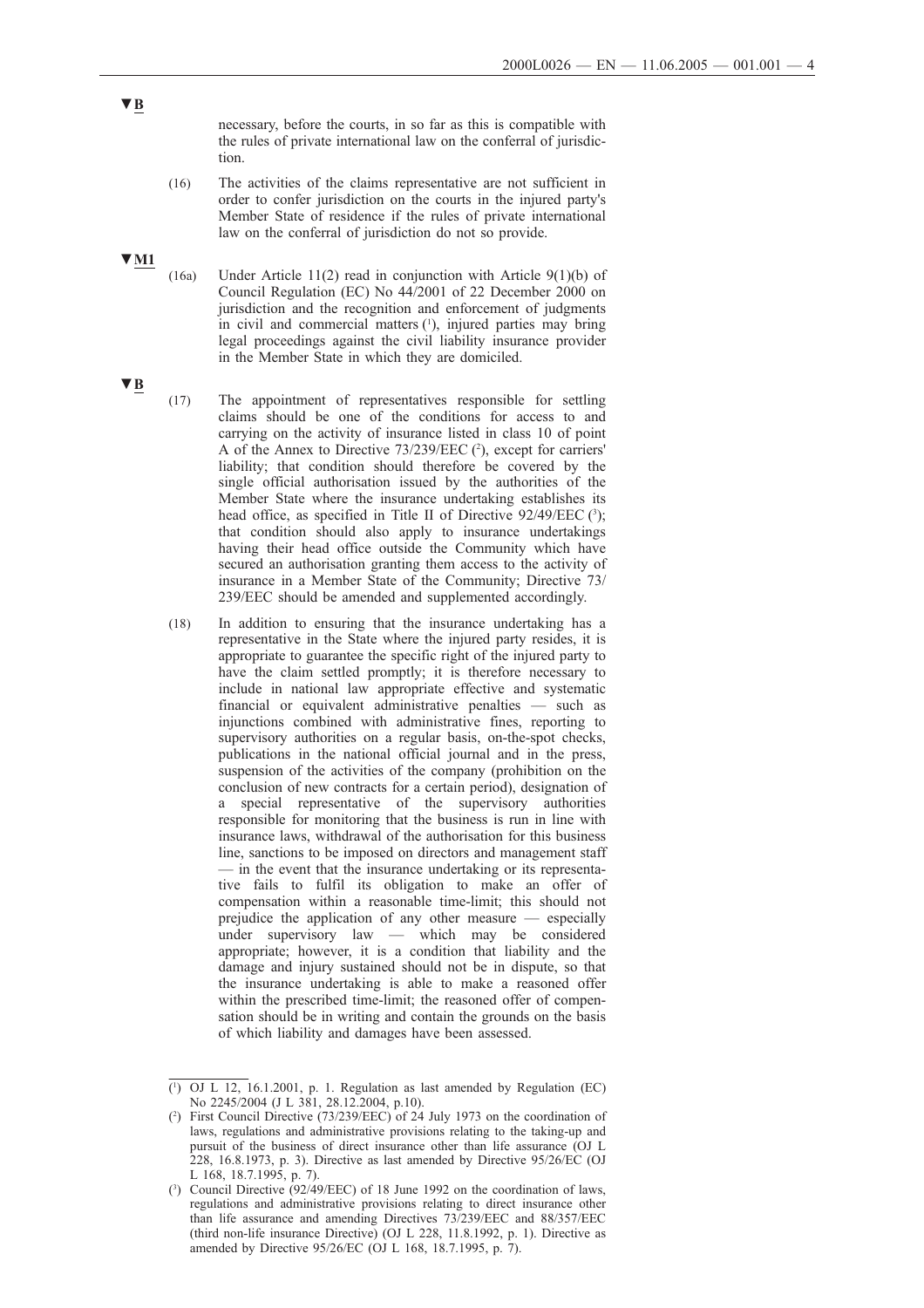- (19) In addition to those sanctions, it is appropriate to provide that interest should be payable on the amount of compensation offered by the insurance undertaking or awarded by the court to the injured party when the offer has not been made within the said prescribed time-limit; if Member States have existing national rules which cover the requirement for late-payment interest this provision could be implemented by a reference to those rules.
- (20) Injured parties suffering loss or injury as a result of motor vehicle accidents sometimes have difficulty in establishing the name of the insurance undertaking providing insurance against civil liability in respect of the use of motor vehicles involved in an accident.
- (21) In the interest of such injured parties, Member States should set up information centres to ensure that such information is made available promptly; those information centres should also make available to injured parties information concerning claims representatives; it is necessary that such centres should cooperate with each other and respond rapidly to requests for information about claims representatives made by centres in other Member States; it seems appropriate that such centres should collect information about the actual termination date of the insurance cover but not about the expiry of the original validity of the policy if the duration of the contract is extended owing to noncancellation.
- (22) Specific provision should be made with respect to vehicles (for example, government or military vehicles) which fall under the exemptions from the obligation to be insured against civil liability.
- (23) The injured party may have a legitimate interest in being informed about the identity of the owner or usual driver or the registered keeper of the vehicle, for example if he can obtain compensation only from these persons because the vehicle is not duly insured or the damage exceeds the sum insured, this information should also be provided accordingly.
- (24) Certain information provided, such as the name and address of the owner or usual driver of the vehicle and the number of the insurance policy or the registration number of the vehicle, constitutes personal data within the meaning of Directive 95/ 46/EC of the European Parliament and of the Council of 24 October 1995 on the protection of individuals with regard to the processing of personal data and on the free movement of such data (1); the processing of such data which is required for the purposes of this Directive must therefore comply with the national measures taken pursuant to Directive 95/46/EC; the name and address of the usual driver should be communicated only if national legislation provides for such communication.
- (25) It is necessary to make provision for a compensation body to which the injured party may apply where the insurance undertaking has failed to appoint a representative or is manifestly dilatory in settling a claim or where the insurance undertaking cannot be identified to guarantee that the injured party will not remain without the compensation to which he is entitled; the intervention of the compensation body should be limited to rare individual cases where the insurance undertaking has failed to comply with its duties in spite of the dissuasive effect of the potential imposition of penalties.
- (26) The role played by the compensation body is that of settling the claim in respect of any loss or injury suffered by the injured party only in cases which are capable of objective determination and therefore the compensation body must limit its activity to verifying that an offer of compensation has been made in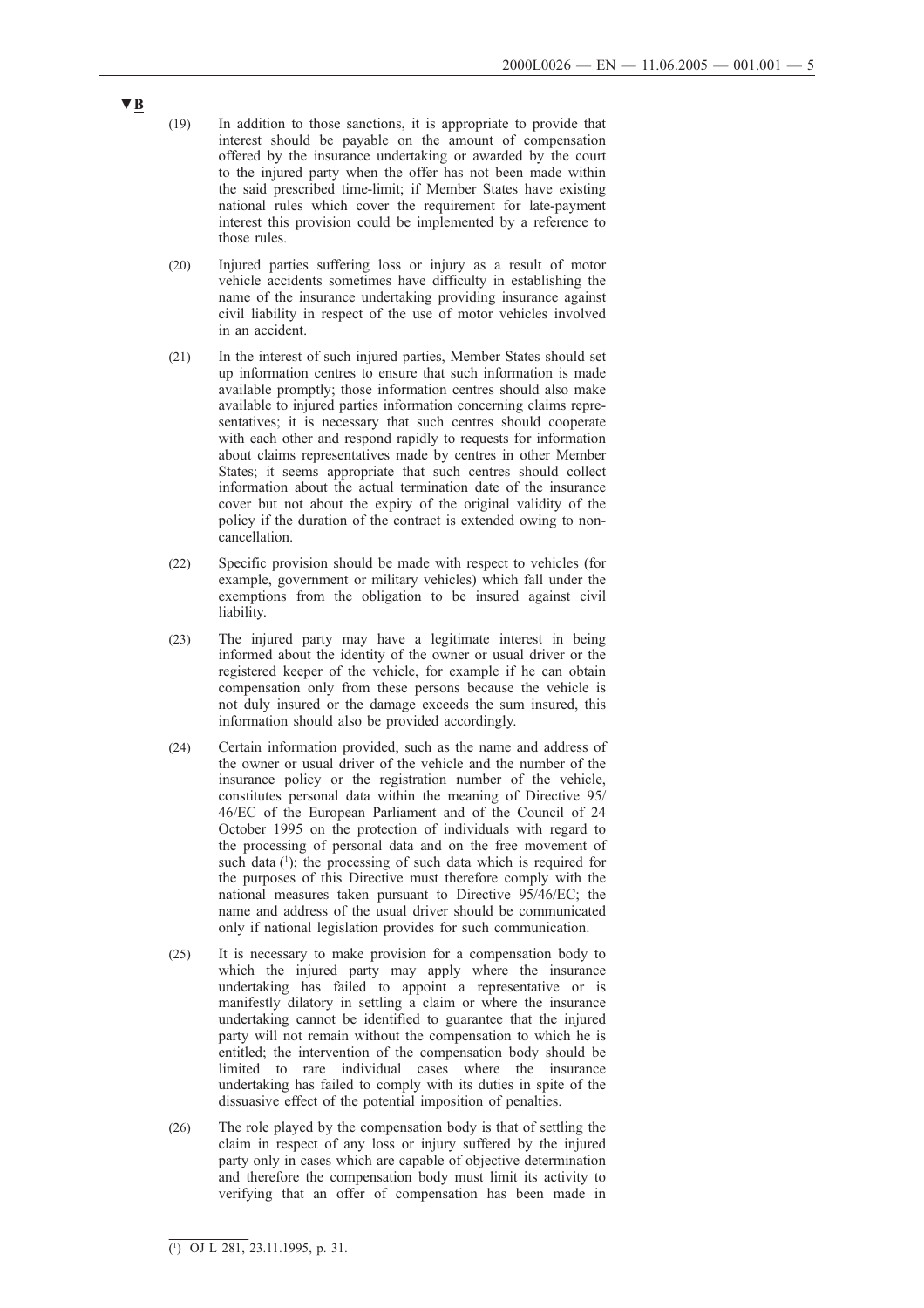accordance with the time-limits and procedures laid down, without any assessment of the merits.

- (27) Legal persons who are subrogated by law to the injured party in his claims against the person responsible for the accident or the latter's insurance undertaking (such as, for example, other insurance undertakings or social security bodies) should not be entitled to present the corresponding claim to the compensation body.
- (28) The compensation body should have a right of subrogation in so far as it has compensated the injured party; in order to facilitate enforcing the compensation body's claim against the insurance undertaking where it has failed to appoint a claims representative or is manifestly dilatory in settling a claim, the body providing compensation in the injured party's State should enjoy an automatic right of reimbursement with subrogation to the rights of the injured party on the part of the corresponding body in the State where the insurance undertaking is established; the latter body is the best placed to institute proceedings for recourse against the insurance undertaking.
- (29) Even though Member States may provide that the claim against the compensation body may be subsidiary, the injured person should not be obliged to present his claim to the person responsible for the accident before presenting it to the compensation body; in this case the injured party should be in at least the same position as in the case of a claim against the guarantee fund under Article 1(4) of Directive 84/5/EEC.
- (30) This system can be made to function by means of an agreement between the compensation bodies established or approved by the Member States defining their functions and obligations and the procedures for reimbursement.
- (31) Where it is impossible to identify the insurer of the vehicle, provision should be made so that the ultimate debtor in respect of the damages to be paid to the injured party is the guarantee fund provided for in Article 1(4) of Directive 84/5/EEC situated in the Member State where the non-insured vehicle, the use of which has caused the accident, is normally based; where it is impossible to identify the vehicle, provision must be made so that the ultimate debtor is the guarantee fund provided for in Article 1(4) of Directive 84/5/EEC situated in the Member State in which the accident occurred,

HAVE ADOPTED THIS DIRECTIVE:

### Article 1

#### **Scope**

1. The objective of this Directive is to lay down special provisions applicable to injured parties entitled to compensation in respect of any loss or injury resulting from accidents occurring in a Member State other than the Member State of residence of the injured party which are caused by the use of vehicles insured and normally based in a Member State.

Without prejudice to the legislation of third countries on civil liability and private international law, this Directive shall also apply to injured parties resident in a Member State and entitled to compensation in respect of any loss or injury resulting from accidents occurring in third countries whose national insurer's bureaux as defined in Article 1(3) of Directive 72/166/EEC have joined the Green Card system whenever such accidents are caused by the use of vehicles insured and normally based in a Member State.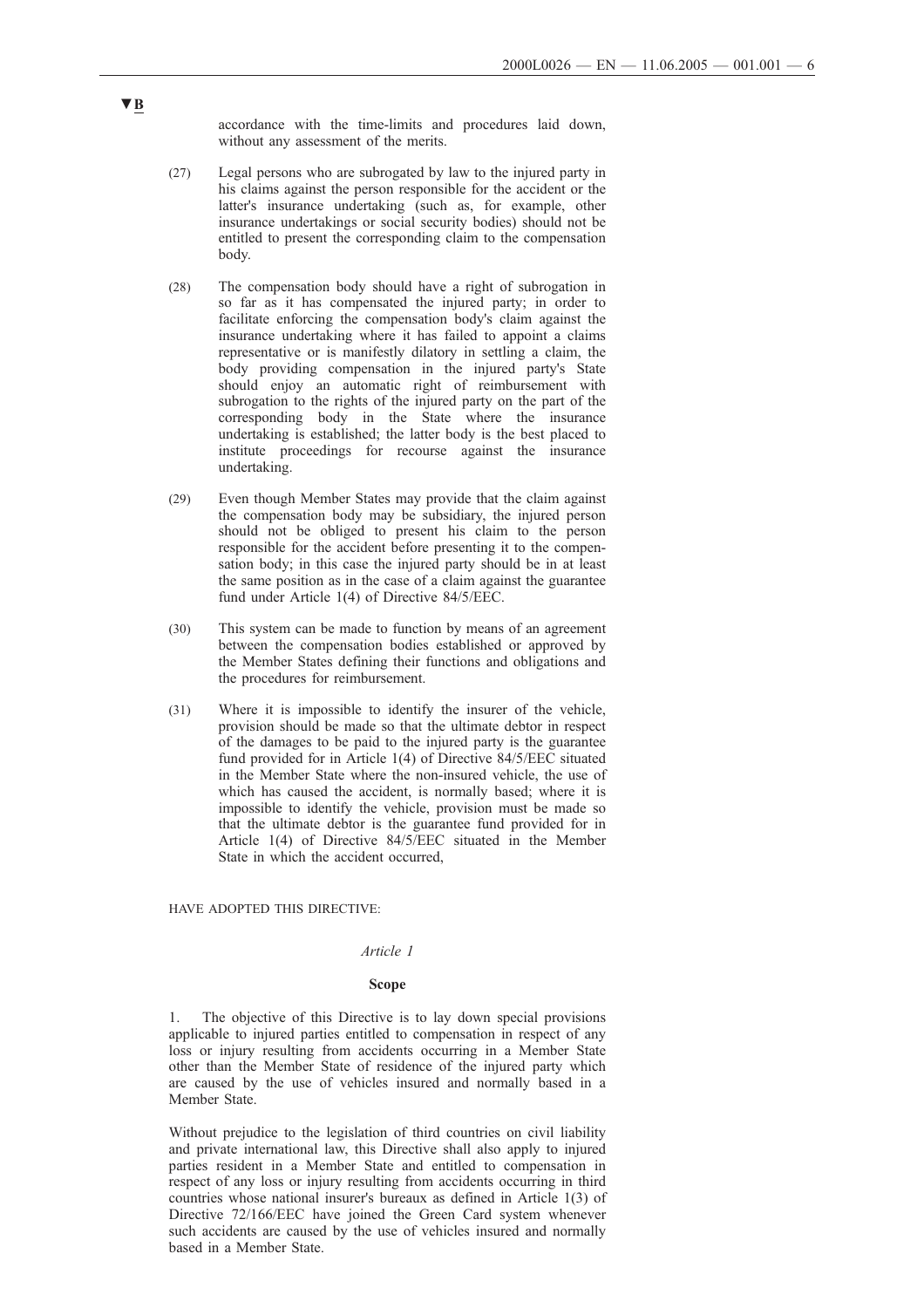2. Articles 4 and 6 shall apply only in the case of accidents caused by the use of a vehicle

- (a) insured through an establishment in a Member State other than the State of residence of the injured party, and
- (b) normally based in a Member State other than the State of residence of the injured party.

3. Article 7 shall also apply to accidents caused by third-country vehicles covered by Articles 6 and 7 of Directive 72/166/EEC.

#### **Definitions**

For the purpose of this Directive:

- (a) 'insurance undertaking' means an undertaking which has received its official authorisation in accordance with Article 6 or Article 23 (2) of Directive 73/239/EEC;
- (b) 'establishment' means the head office, agency or branch of an insurance undertaking as defined in Article 2(c) of Directive 88/ 357/EEC;
- (c) 'vehicle' means a vehicle as defined in Article 1(1) of Directive 72/ 166/EEC;
- (d) 'injured party' means an injured party as defined in Article 1(2) of Directive 72/166/EEC:
- (e) 'the Member State in which the vehicle is normally based' means the territory in which the vehicle is normally based as defined in Article 1(4) of Directive 72/166/EEC.

#### **Direct right of action**

Each Member State shall ensure that injured parties referred to in Article 1 in accidents within the meaning of that provision enjoy a direct right of action against the insurance undertaking covering the responsible person against civil liability.

#### **Claims representatives**

1. Each Member State shall take all measures necessary to ensure that all insurance undertakings covering the risks classified in class 10 of point A of the Annex to Directive 73/239/EEC, other than carrier's liability, appoint a claims representative in each Member State other than that in which they have received their official authorisation. The claims representative shall be responsible for handling and settling claims arising from an accident in the cases referred to in Article 1. The claims representative shall be resident or established in the Member State where he is appointed.

2. The choice of its claims representative shall be at the discretion of the insurance undertaking. The Member States may not restrict this choice.

3. The claims representative may work for one or more insurance undertakings.

4. The claims representative shall, in relation to such claims, collect all information necessary in connection with the settlement of the claims and shall take the measures necessary to negotiate a settlement of claims. The requirement of appointing a claims representative shall not preclude the right of the injured party or his insurance undertaking to institute proceedings directly against the person who caused the accident or his insurance undertaking.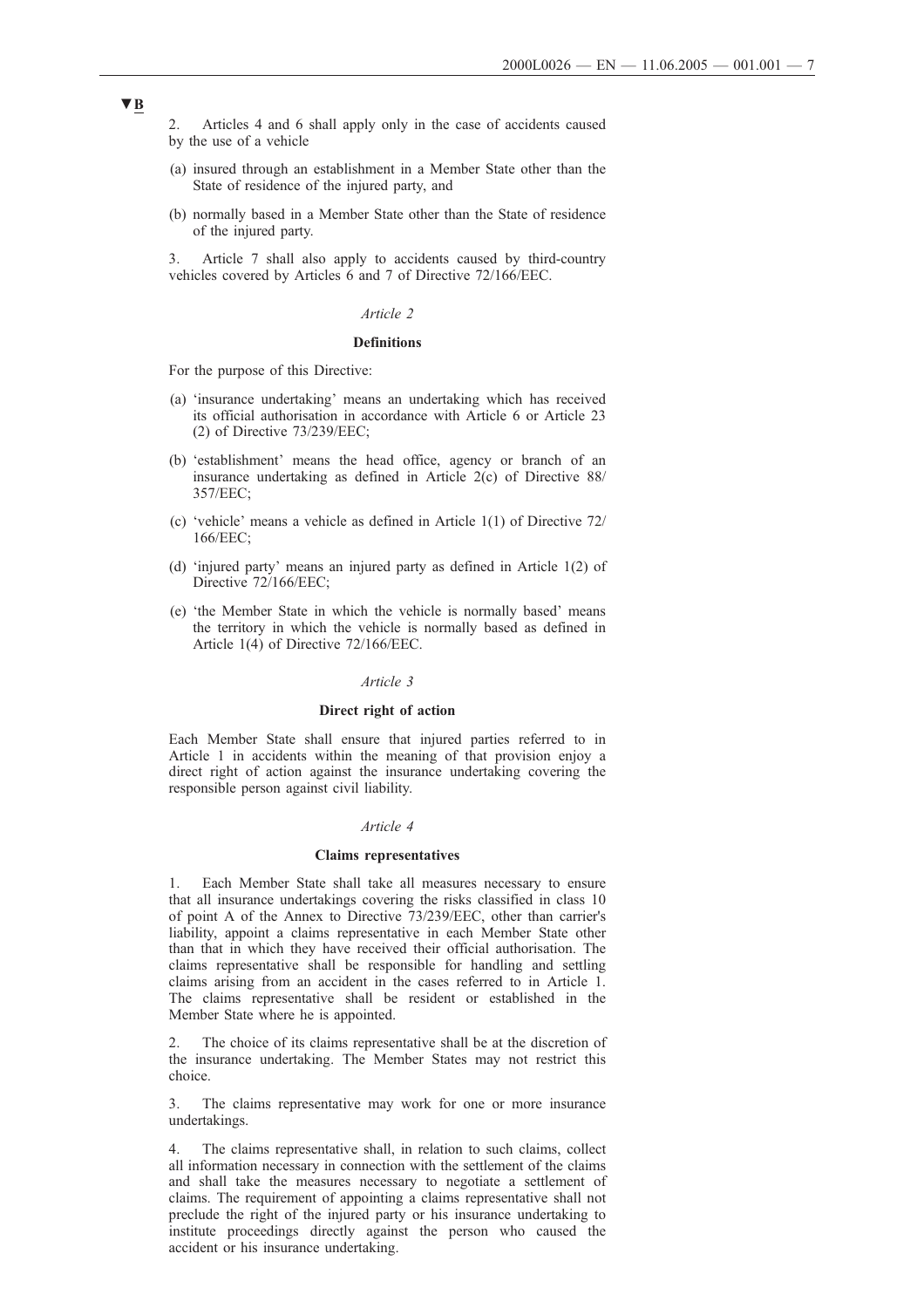5. Claims representatives shall possess sufficient powers to represent the insurance undertaking in relation to injured parties in the cases referred to in Article 1 and to meet their claims in full. They must be capable of examining cases in the official language(s) of the Member State of residence of the injured party.

6. The Member States shall create a duty, backed by appropriate, effective and systematic financial or equivalent administrative penalties, to the effect that, within three months of the date when the injured party presented his claim for compensation either directly to the insurance undertaking of the person who caused the accident or to its claims representative,

- (a) the insurance undertaking of the person who caused the accident or his claims representative is required to make a reasoned offer of compensation in cases where liability is not contested and the damages have been quantified, or
- (b) the insurance undertaking to whom the claim for compensation has been addressed or his claims representative is required to provide a reasoned reply to the points made in the claim in cases where liability is denied or has not been clearly determined or the damages have not been fully quantified.

Member States shall adopt provisions to ensure that where the offer is not made within the three-month time-limit, interest shall be payable on the amount of compensation offered by the insurance undertaking or awarded by the court to the injured party.

7. The Commission shall report to the European Parliament and Council on the implementation of paragraph 4, first subparagraph, and on the effectiveness of that provision as well as on the equivalence of national penalty provisions before 20 January 2006 and shall submit proposals if necessary.

# **▼M1**

8. The appointment of a claims representative shall not in itself constitute the opening of a branch within the meaning of Article 1(b) of Directive 92/49/EEC and the claims representative shall not be considered an establishment within the meaning of Article 2(c) of Directive 88/357/EEC or:

- an establishment within the meaning of the Brussels Convention of 27 September 1968 on Jurisdiction and the Enforcement of Judgments in Civil and Commercial Matters  $(1)$  — as far as Denmark is concerned,
- an establishment within the meaning of Regulation (EC) No 44/2001 — as far as the other Member States are concerned.

# **▼B**

#### $Article 5$

### **Information centres**

1. For the purposes of allowing the injured party to seek compensation, each Member State shall establish or approve an information centre responsible:

(a) for keeping a register containing the following information:

- 1. the registration numbers of motor vehicles normally based in the territory of the State in question;
- 2. (i) the numbers of the insurance policies covering the use of those vehicles for the risks classified in class 10 of point A of the Annex to Directive 73/239/EEC, other than carrier's liability, and where the period of validity of the policy has expired, also the date of termination of the insurance cover;

<sup>(</sup> 1 ) OJ C 27, 26.1.1998, p. 1 (consolidated version).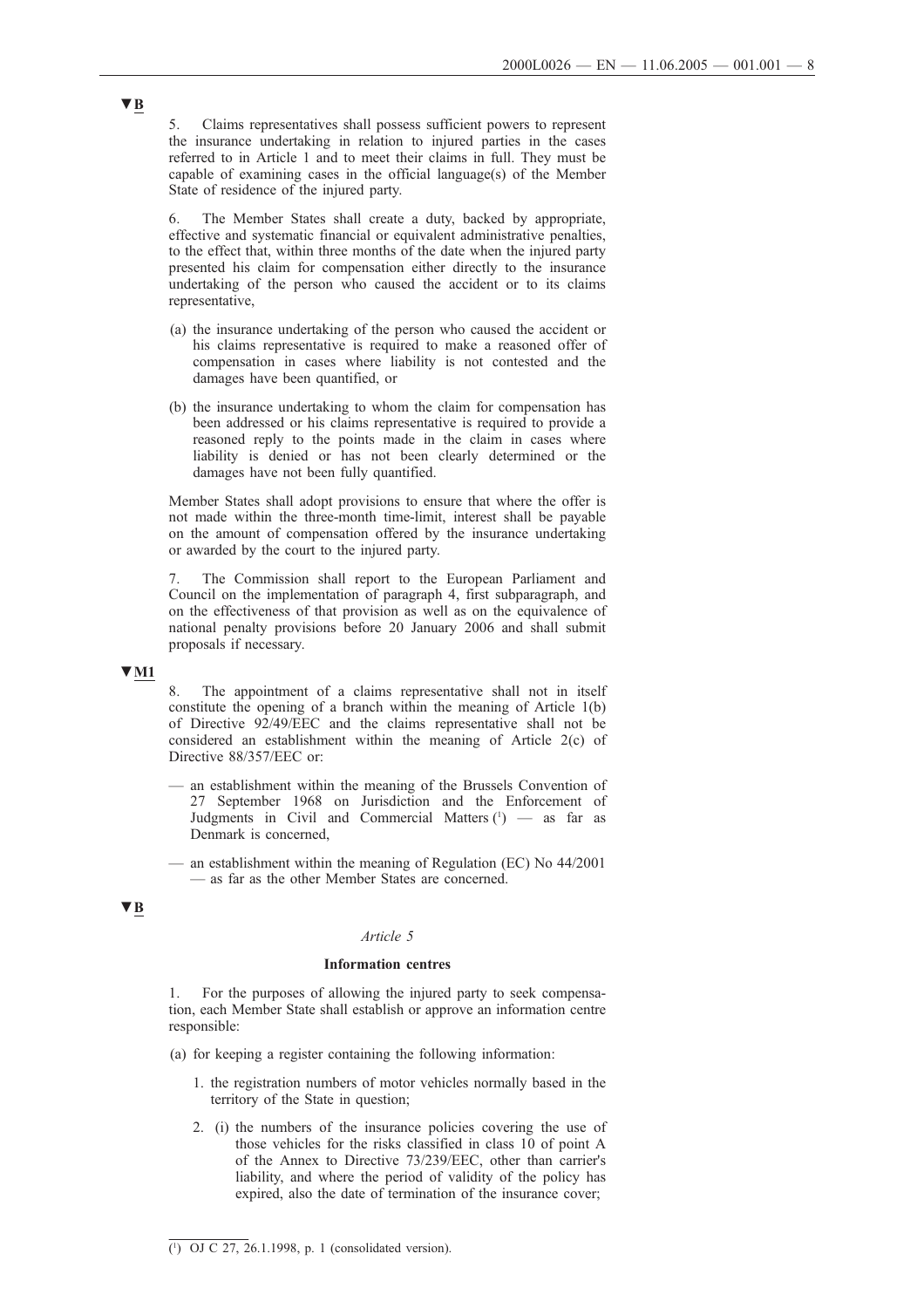- 3. insurance undertakings covering the use of vehicles for the risks classified in class 10 of point A of the Annex to Directive 73/ 239/EEC, other than carrier's liability, and claims representatives appointed by such insurance undertakings in accordance with Article 4 whose names shall be notified to the information centre in accordance with paragraph 2 of this Article;
- 4. the list of vehicles which, in each Member State, benefit from the derogation from the requirement for civil liability insurance cover in accordance with Article 4(a) and (b) of Directive 72/166/EEC;
- 5. regarding the vehicles provided for in point (4):
	- (i) the name of the authority or the body designated in accordance with the second subparagraph of Article 4(a) of Directive 72/166/EEC as responsible for compensating injured parties in the cases where the procedure provided for in the first indent of Article 2(2) of Directive 72/166/ EEC is not applicable, if the vehicle benefits from the derogation provided for in Article 4(a) of Directive 72/166/ EEC;
	- (ii) the name of the body covering the vehicle in the Member State where it is normally based if the vehicle benefits from the derogation provided for in Article 4(b) of Directive 72/ 166/EEC;
- (b) or for coordinating the compilation and dissemination of that information;
- (c) and for assisting entitled persons to be apprised of the information mentioned in points (a)(1), (2), (3), (4) and (5).

The information under points (a)(1), (2) and (3) must be preserved for a period of seven years after the termination of the registration of the vehicle or the termination of the insurance contract.

2. Insurance undertakings referred to in paragraph  $1(a)(3)$  shall notify to the information centres of all Member States the name and address of the claims representative which they have appointed in accordance with Article 4 in each of the Member States.

3. The Member States shall ensure that the injured party is entitled for a period of seven years after the accident to obtain without delay from the information centre of the Member State where he resides, the Member State where the vehicle is normally based or the Member State where the accident occurred the following information:

- (a) the name and address of the insurance undertaking;
- (b) the number of the insurance policy; and
- (c) the name and address of the insurance undertaking's claims representative in the State of residence of the injured party.

Information centres shall cooperate with each other.

4. The information centre shall provide the injured party with the name and address of the owner or usual driver or the registered keeper of the vehicle if the injured party has a legitimate interest in obtaining this information. For the purposes of this provision, the information centre shall address itself in particular:

(a) to the insurance undertaking, or

(b) to the vehicle registration agency.

If the vehicle benefits from the derogation provided for in Article  $4(a)$ of Directive 72/166/EEC, the information centre shall inform the injured party of the name of the authority or body designated in accordance with the second subparagraph of Article 4(a) of that Directive as responsible for compensating injured parties in cases where the

# **▼M1**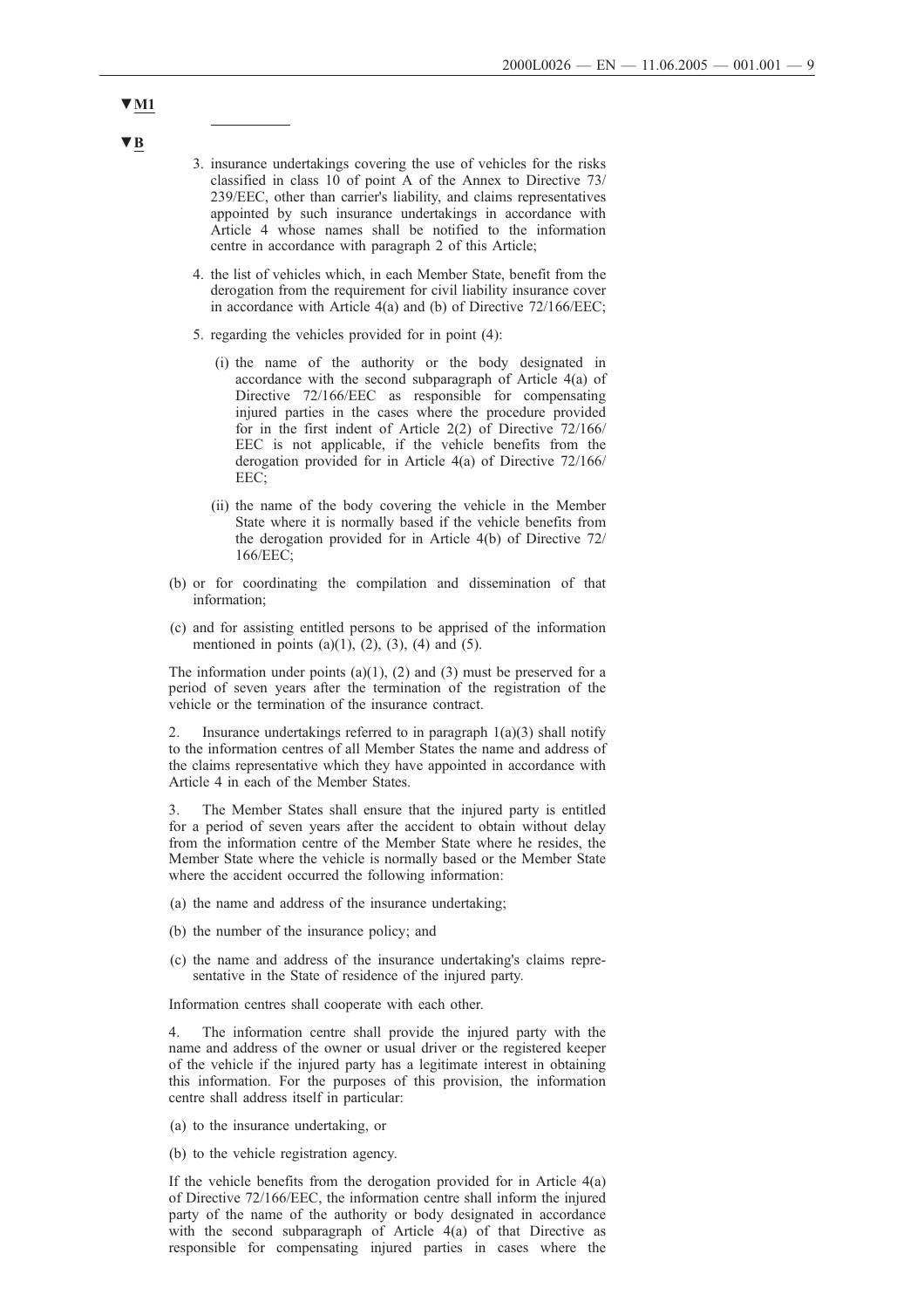procedure provided for in the first indent of Article 2(2) of that Directive is not applicable.

If the vehicle benefits from the derogation provided for in Article 4(b) of Directive 72/166/EEC, the information centre shall inform the injured party of the name of the body covering the vehicle in the country where it is normally based.

5. The processing of personal data resulting from the previous paragraphs must be carried out in accordance with national measures taken pursuant to Directive 95/46/EC.

### Article 6

#### **Compensation bodies**

1. Each Member State shall establish or approve a compensation body responsible for providing compensation to injured parties in the cases referred to in Article 1.

Such injured parties may present a claim to the compensation body in their Member State of residence:

- (a) if, within three months of the date when the injured party presented his claim for compensation to the insurance undertaking of the vehicle the use of which caused the accident or to its claims representative, the insurance undertaking or its claims representative has not provided a reasoned reply to the points made in the claim; or
- (b) if the insurance undertaking has failed to appoint a claims representative in the State of residence of the injured party in accordance with Article 4(1). In this case, injured parties may not present a claim to the compensation body if they have presented a claim for compensation directly to the insurance undertaking of the vehicle the use of which caused the accident and if they have received a reasoned reply within three months of presenting the claim.

Injured parties may not however present a claim to the compensation body if they have taken legal action directly against the insurance undertaking.

The compensation body shall take action within two months of the date when the injured party presents a claim for compensation to it but shall terminate its action if the insurance undertaking, or its claims representative, subsequently makes a reasoned reply to the claim.

The compensation body shall immediately inform:

- (a) the insurance undertaking of the vehicle the use of which caused the accident or the claims representative;
- (b) the compensation body in the Member State of the insurance undertaking's establishment which issued the policy;
- (c) if known, the person who caused the accident,

that it has received a claim from the injured party and that it will respond to that claim within two months of the presentation of that claim.

This provision shall be without prejudice to the right of the Member States to regard compensation by that body as subsidiary or nonsubsidiary and the right to make provision for the settlement of claims between that body and the person or persons who caused the accident and other insurance undertakings or social security bodies required to compensate the injured party in respect of the same accident. However, Member States may not allow the body to make the payment of compensation subject to any conditions other than those laid down in this Directive, in particular the injured party's establishing in any way that the person liable is unable or refuses to pay.

2. The compensation body which has compensated the injured party in his Member State of residence shall be entitled to claim reimbursement of the sum paid by way of compensation from the compensation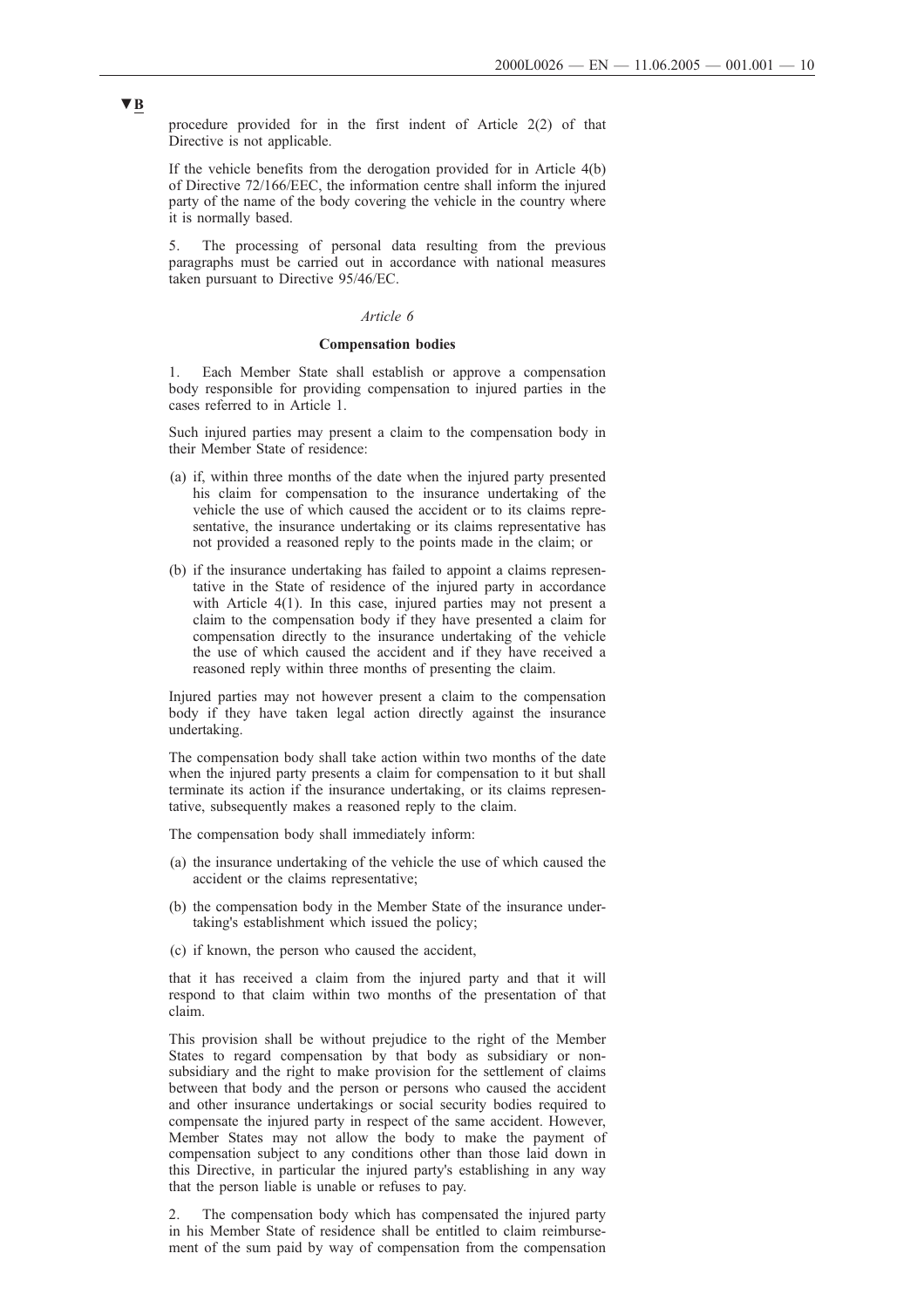body in the Member State of the insurance undertaking's establishment which issued the policy.

The latter body shall then be subrogated to the injured party in his rights against the person who caused the accident or his insurance undertaking in so far as the compensation body in the Member State of residence of the injured party has provided compensation for the loss or injury suffered. Each Member State is obliged to acknowledge this subrogation as provided for by any other Member State.

- 3. This Article shall take effect:
- (a) after an agreement has been concluded between the compensation bodies established or approved by the Member States relating to their functions and obligations and the procedures for reimbursement;
- (b) from the date fixed by the Commission upon its having ascertained in close cooperation with the Member States that such an agreement has been concluded.

The Commission shall report to the European Parliament and the Council on the implementation of this Article and on its effectiveness before 20 July 2005 and shall submit proposals if necessary.

# **▼M1**

### **Central body**

Member States shall take all appropriate measures to facilitate the availability in due time to the victims, their insurers or their legal representatives of the basic data necessary for the settlement of claims.

This basic data shall, where appropriate, be made available in electronic form in a central repository in each Member State, and be accessible by parties involved in the case at their express request.

#### **▼B**

If it is impossible to identify the vehicle or if, within two months following the accident, it is impossible to identify the insurance undertaking, the injured party may apply for compensation from the compensation body in the Member State where he resides. The compensation shall be provided in accordance with the provisions of Article 1 of Directive 84/5/EEC. The compensation body shall then have a claim, on the conditions laid down in Article 6(2) of this Directive:

- (a) where the insurance undertaking cannot be identified: against the guarantee fund provided for in Article 1(4) of Directive 84/5/EEC in the Member State where the vehicle is normally based;
- (b) in the case of an unidentified vehicle: against the guarantee fund in the Member State in which the accident took place;
- (c) in the case of third-country vehicles: against the guarantee fund of the Member State in which the accident took place.

#### $Article 8$

Directive 73/239/EEC shall be amended as follows:

- (a) In Article 8(1) the following point shall be added:
	- '(f) communicate the name and address of the claims representative appointed in each Member State other than the Member State in which the authorisation is sought if the risks to be covered are classified in class 10 of point A of the Annex, other than carrier's liability.'
- (b) In Article 23(2) the following point shall be added:
	- '(h) communicate the name and address of the claims representative appointed in each Member State other than the Member State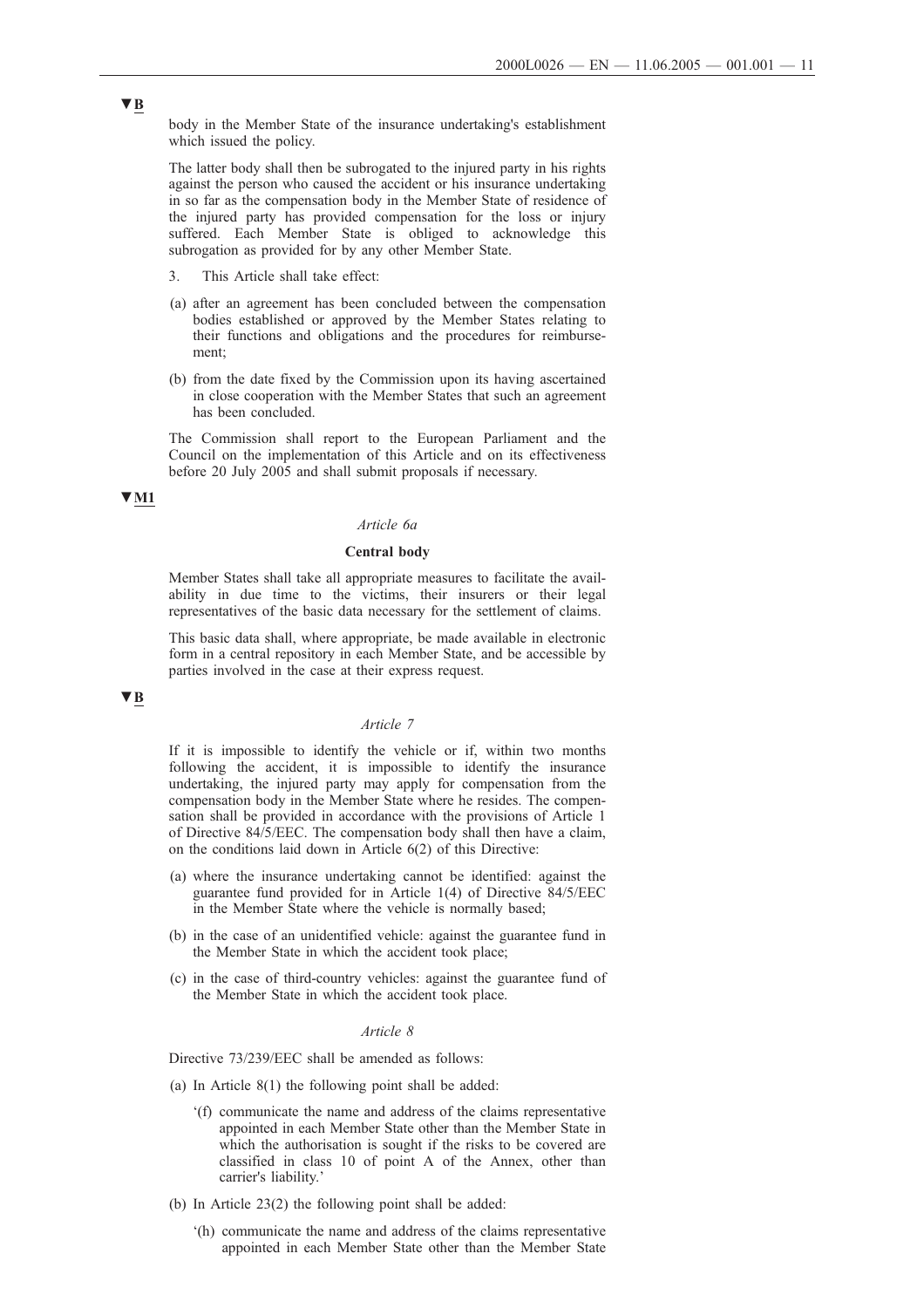in which the authorisation is sought if the risks to be covered are classified in class 10 of point A of the Annex, other than carrier's liability.'

Directive 88/357/EEC shall be amended as follows:

In Article 12a(4) the following subparagraph shall be added:

'If the insurance undertaking has failed to appoint a representative, Member States may give their approval to the claims representative appointed in accordance with Article 4 of Directive 2000/26/EC (\*) assuming the function of the representative appointed according to this paragraph.

(\*) Directive 2000/26/EC of the European Parliament and of the Council of 16 May 2000 on the approximation of the laws of the Member States relating to insurance against civil liability in respect of the use of motor vehicles and amending Council Directives 73/239/EEC and 88/357/EEC (OJ L 181, 20.7.2000, p. 65).'

#### **Implementation**

1. Member States shall adopt and publish before 20 July 2002 the laws, regulations and administrative provisions necessary to comply with this Directive. They shall forthwith inform the Commission thereof.

They shall apply these provisions before 20 January 2003.

2. When these measures are adopted by the Member States, they shall contain a reference to this Directive or be accompanied by such a reference on the occasion of their official publication. The methods of making such a reference shall be laid down by the Member States.

3. Without prejudice to paragraph 1, the Member States shall establish or approve the compensation body in accordance with Article 6(1) before 20 January 2002. If the compensation bodies have not concluded an agreement in accordance with Article 6(3) before 20 July 2002, the Commission shall propose measures designed to ensure that the provisions of Articles 6 and 7 take effect before 20 January 2003.

4. Member States may, in accordance with the Treaty, maintain or bring into force provisions which are more favourable to the injured party than the provisions necessary to comply with this Directive.

5. Member States shall communicate to the Commission the text of the main provisions of domestic law which they adopt in the field governed by this Directive.

#### **Entry into force**

This Directive shall enter into force on the day of its publication in the *Official Journal of the European Communities*.

### **Penalties**

The Member States shall fix penalties for breaches of the national provisions which they adopt in implementation of this Directive and take the steps necessary to secure their application. The penalties shall be effective, proportional and dissuasive. The Member States shall notify these provisions to the Commission not later than 20 July 2002 and any subsequent amendments thereof as soon as possible.